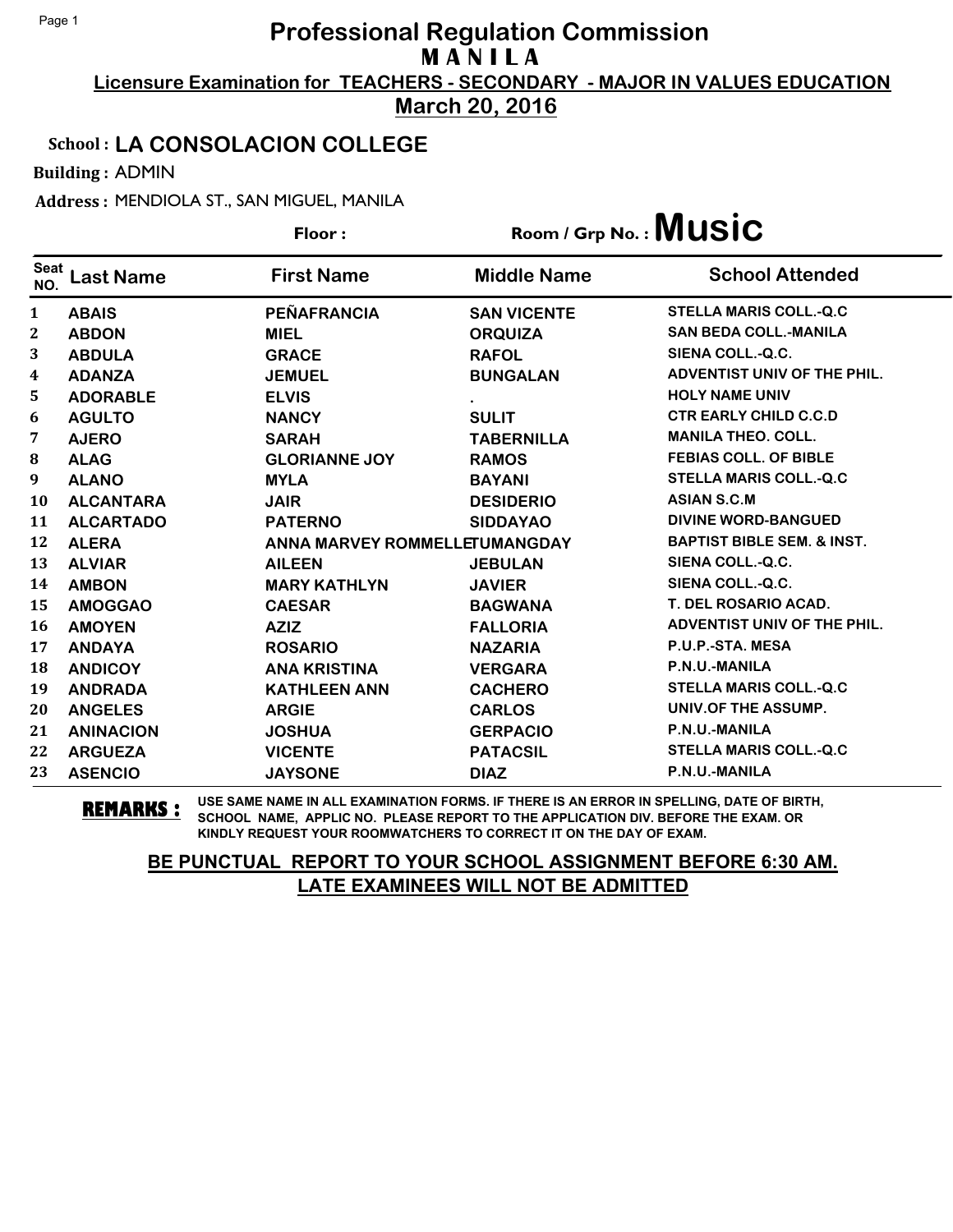**Licensure Examination for TEACHERS - SECONDARY - MAJOR IN VALUES EDUCATION March 20, 2016**

### School : **LA CONSOLACION COLLEGE**

Building : ADMIN

Address : MENDIOLA ST., SAN MIGUEL, MANILA

|                    |                   | Floor:                 | Room / Grp No.: $110A$ |                                        |
|--------------------|-------------------|------------------------|------------------------|----------------------------------------|
| <b>Seat</b><br>NO. | Last Name         | <b>First Name</b>      | <b>Middle Name</b>     | <b>School Attended</b>                 |
| 1                  | <b>ATANACIO</b>   | <b>MARK ANGELO</b>     | <b>DEL ROSARIO</b>     | <b>ADAMSON UNIVERSITY</b>              |
| $\mathbf 2$        | <b>ATES</b>       | <b>CLARISSA</b>        | <b>BROZULA</b>         | P.N.U.-MANILA                          |
| 3                  | <b>AVILA</b>      | <b>JULIET CRISANNE</b> | <b>MARZAN</b>          | <b>U.P.-LOS BAÑOS</b>                  |
| 4                  | <b>AWINGAN</b>    | <b>MARGARITA</b>       | <b>BANGCOD</b>         | SIENA COLL.-Q.C.                       |
| 5                  | <b>AÑORA</b>      | <b>CLARK</b>           | <b>GALUPO</b>          | <b>BAPTIST BIBLE SEM. &amp; INST.</b>  |
| 6                  | <b>BACLAY</b>     | <b>SORITO</b>          | <b>SORIA</b>           | SIENA COLL.-Q.C.                       |
| 7                  | <b>BADONG</b>     | <b>JANNICE</b>         | <b>BALIWAG</b>         | <b>U PERP HELP-GMA</b>                 |
| 8                  | <b>BAGUNAS</b>    | <b>MARY ANN</b>        | <b>CORTAVISTA</b>      | <b>BETHEL B. C.</b>                    |
| 9                  | <b>BAKILEG</b>    | <b>EMERITA</b>         | <b>SAKDALAN</b>        | <b>WESLEYAN BIBLE</b>                  |
| 10                 | <b>BALLESER</b>   | <b>LOU ANDREW</b>      | <b>RARANG</b>          | PHIL MISS. INST                        |
| 11                 | <b>BALUBAR</b>    | <b>REYMAR</b>          | <b>LATOSA</b>          | <b>SIENA COLL.-TAYTAY</b>              |
| 12                 | <b>BANTOG</b>     | <b>MARIVIC</b>         | <b>DAFFON</b>          | P.N.U.-MANILA                          |
| 13                 | <b>BANTOGON</b>   | <b>GERIECY</b>         | <b>PAPA</b>            | <b>STA.TERESA COLLEGE</b>              |
| 14                 | <b>BARENG</b>     | <b>JOVIE</b>           | <b>PINON</b>           | <b>INT'L EVANGELICAL HOLINESS COLL</b> |
| 15                 | <b>BAÑEZ</b>      | <b>SAMUEL</b>          | <b>LAZARO</b>          | P.N.U.-MANILA                          |
| 16                 | <b>BERLANDINO</b> | <b>COLEEN IRIS</b>     | <b>SANTOS</b>          | <b>FEBIAS COLL. OF BIBLE</b>           |
| 17                 | <b>BERMAS</b>     | <b>LORENA</b>          | <b>VELASCO</b>         | <b>STELLA MARIS COLL.-Q.C</b>          |
| 18                 | <b>BERNAL</b>     | <b>VINDILYN</b>        | <b>CALONIA</b>         | <b>MANILA BIBLE SEM.</b>               |
| 19                 | <b>BONDOC</b>     | <b>CARLO</b>           | <b>RUBIO</b>           | UNIV.OF THE ASSUMP.                    |
| 20                 | <b>BORRAS</b>     | <b>RODOLFO JR</b>      | <b>OLAVIAGA</b>        | P.N.U.-MANILA                          |
| 21                 | <b>BRILLO</b>     | <b>JOHN OMAR</b>       | PAHAYAHAY              | P.N.U.-MANILA                          |
| 22                 | <b>BURGOS</b>     | <b>MILAGROSA RUBI</b>  | <b>SANCHEZ</b>         | <b>MANILA THEO. COLL.</b>              |
| 23                 | <b>CABALLES</b>   | <b>JEREMY</b>          | <b>ABOY</b>            | P.N.U.-MANILA                          |

**REMARKS :** USE SAME NAME IN ALL EXAMINATION FORMS. IF THERE IS AN ERROR IN SPELLING, DATE OF BIRTH, SCHOOL NAME, APPLIC NO. PLEASE REPORT TO THE APPLICATION DIV. BEFORE THE EXAM. OR KINDLY REQUEST YOUR ROOMWATCHERS TO CORRECT IT ON THE DAY OF EXAM.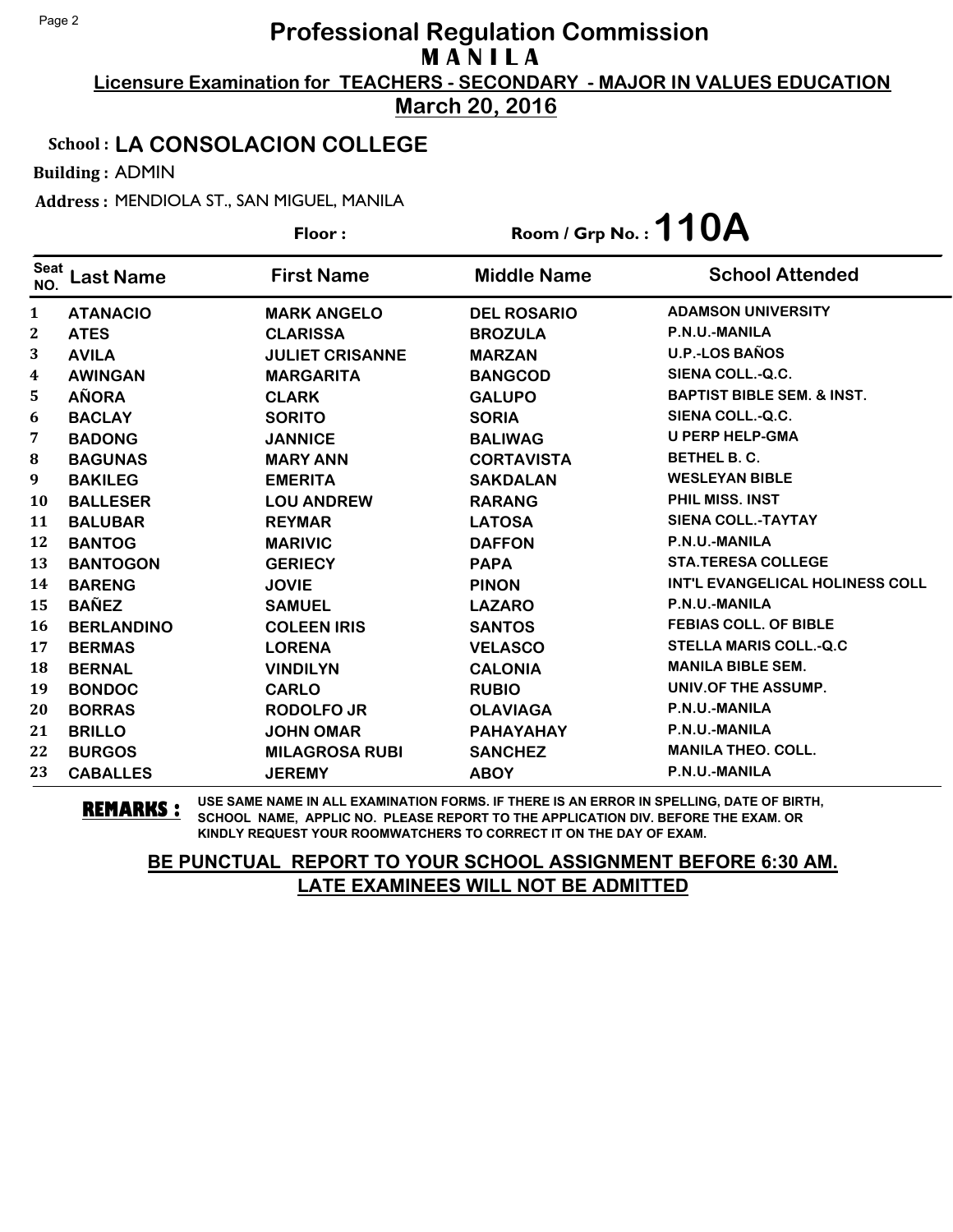**Licensure Examination for TEACHERS - SECONDARY - MAJOR IN VALUES EDUCATION March 20, 2016**

### School : **LA CONSOLACION COLLEGE**

Building : ADMIN

Address : MENDIOLA ST., SAN MIGUEL, MANILA

|                    |                   | Floor:              | Room / Grp No.: $118$ |                                        |
|--------------------|-------------------|---------------------|-----------------------|----------------------------------------|
| <b>Seat</b><br>NO. | Last Name         | <b>First Name</b>   | <b>Middle Name</b>    | <b>School Attended</b>                 |
| 1                  | <b>CABATINGAN</b> | <b>JEFFREY</b>      | <b>BELARMINO</b>      | ST.CAMILLUS C. S.                      |
| 2                  | <b>CAICDOY</b>    | <b>GEILBERT</b>     | <b>BUENO</b>          | <b>INT'L EVANGELICAL HOLINESS COLL</b> |
| 3                  | <b>CANLAPAN</b>   | <b>JON CARLO</b>    | <b>GARCIA</b>         | <b>HOLY ANGEL UNIV.</b>                |
| 4                  | <b>CASTILLA</b>   | <b>SUSANNIE</b>     | <b>PACETE</b>         | INT'L PEACE LEADERSHIP COLL            |
| 5                  | <b>CASTILLO</b>   | <b>CAMILLE ANNE</b> | <b>DE LEON</b>        | <b>SIENA COLL.-TAYTAY</b>              |
| 6                  | <b>CATINDIG</b>   | <b>RENATO JR</b>    | <b>BONDAD</b>         | P.N.U.-MANILA                          |
| 7                  | <b>CATUDAY</b>    | <b>SHELIE JOY</b>   | <b>PALIGUTAN</b>      | <b>STELLA MARIS COLL.-Q.C</b>          |
| 8                  | <b>CATUNAO</b>    | <b>MYCEL</b>        | <b>DESALES</b>        | <b>HOLY CROSS-DAVAO</b>                |
| 9                  | <b>CAUILAN</b>    | <b>VANESSA JANE</b> | <b>ANTIC</b>          | P.N.U.-MANILA                          |
| 10                 | <b>CAÑETE</b>     | <b>CHERRY MAE</b>   | <b>BUTALID</b>        | <b>HOLY CROSS-DAVAO</b>                |
| 11                 | <b>CLET</b>       | <b>RHENA JANE</b>   | <b>SAN FELIPE</b>     | P.N.U.-MANILA                          |
| 12                 | <b>COLINAYO</b>   | <b>DANTE</b>        | <b>BOLECHE</b>        | P.N.U.-MANILA                          |
| 13                 | <b>CONSULTADO</b> | <b>JOHN FRANCIS</b> | <b>RANCE</b>          | P.N.U.-MANILA                          |
| 14                 | <b>CORDURA</b>    | <b>LIEZEL</b>       | <b>PADILLA</b>        | <b>STELLA MARIS COLL.-Q.C</b>          |
| 15                 | <b>CORTEZ</b>     | <b>BERNADETTE</b>   | <b>NAVAL</b>          | P.U.P.-STA. MESA                       |
| 16                 | <b>CRUZ</b>       | <b>ROMMEL</b>       | <b>ZAPANTA</b>        | <b>SAN CARLOS SEM-MAKATI</b>           |
| 17                 | <b>DANGANAN</b>   | <b>JANICA</b>       | <b>LAUREL</b>         | <b>STELLA MARIS COLL.-Q.C</b>          |
| 18                 | <b>DE CASTRO</b>  | <b>ANGELICA</b>     | <b>BRIGINO</b>        | <b>BETHEL B. C.</b>                    |
| 19                 | <b>DE LEON</b>    | <b>XERXES</b>       | <b>PERALTA</b>        | <b>NEW ERA UNIV.</b>                   |
| 20                 | <b>DE SILVA</b>   | <b>MIGUEL JR</b>    | <b>EJE</b>            | UNIV.OF STO. TOMAS                     |
| 21                 | <b>DEL MUNDO</b>  | <b>CEDRICK</b>      | <b>EPRES</b>          | <b>OBLATES ST JOSEPH COLL.SEM.</b>     |
| 22                 | <b>DELA CRUZ</b>  | <b>DENNIS</b>       | <b>MAURICIO</b>       | SIENA COLL.-Q.C.                       |
| 23                 | <b>DELA CRUZ</b>  | <b>RECHELLE</b>     | <b>PAYAS</b>          | SIENA COLL.-Q.C.                       |

**REMARKS :** USE SAME NAME IN ALL EXAMINATION FORMS. IF THERE IS AN ERROR IN SPELLING, DATE OF BIRTH, SCHOOL NAME, APPLIC NO. PLEASE REPORT TO THE APPLICATION DIV. BEFORE THE EXAM. OR KINDLY REQUEST YOUR ROOMWATCHERS TO CORRECT IT ON THE DAY OF EXAM.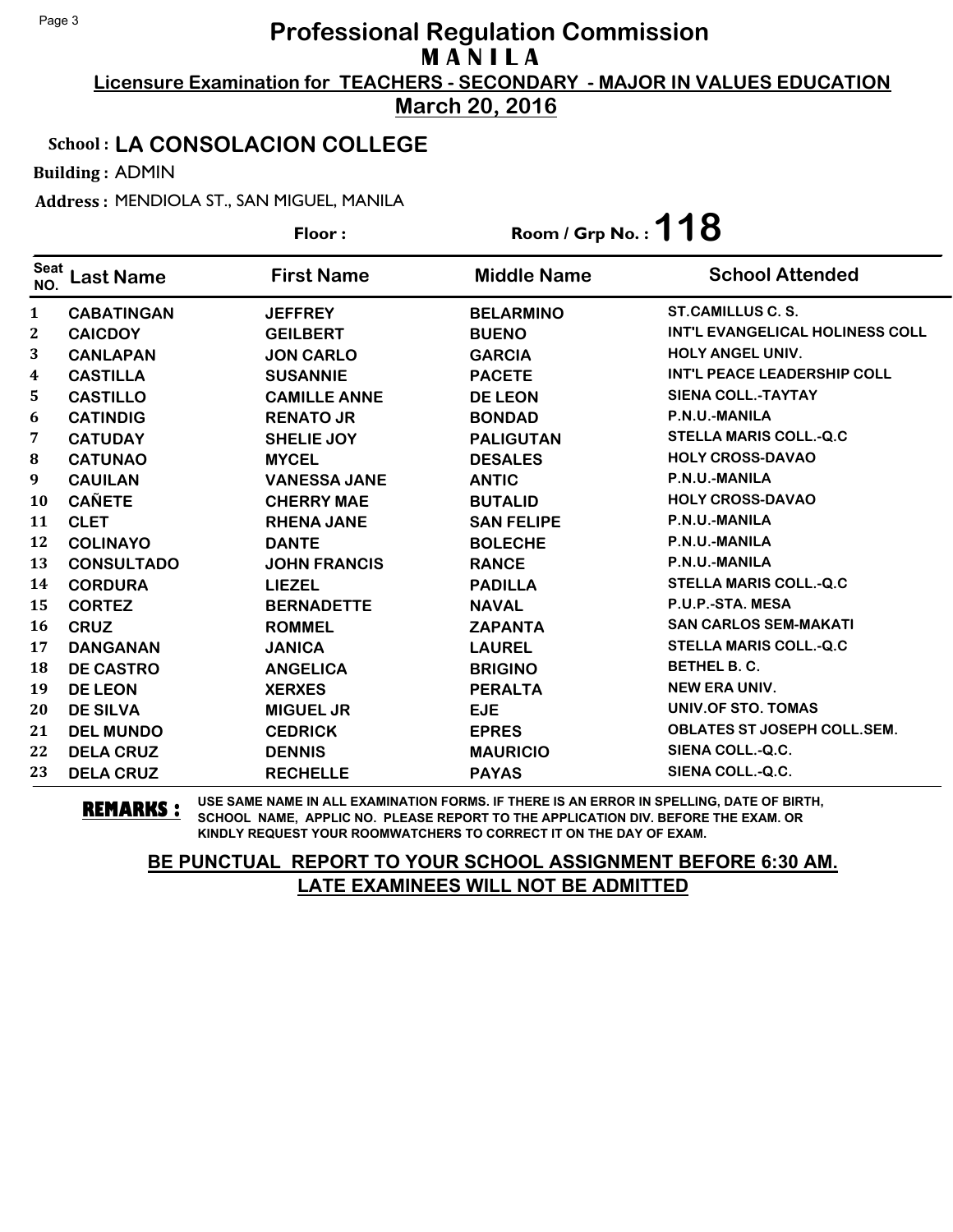## **Licensure Examination for TEACHERS - SECONDARY - MAJOR IN VALUES EDUCATION Professional Regulation Commission M A N I L A**

**March 20, 2016**

### School : **LA CONSOLACION COLLEGE**

Building : ADMIN

Address : MENDIOLA ST., SAN MIGUEL, MANILA

|                    |                  | Floor:                  | Room / Grp No.: $119$ |                                        |
|--------------------|------------------|-------------------------|-----------------------|----------------------------------------|
| <b>Seat</b><br>NO. | <b>Last Name</b> | <b>First Name</b>       | <b>Middle Name</b>    | <b>School Attended</b>                 |
| 1                  | <b>DEMAALA</b>   | <b>JUDY ANNE</b>        | <b>CUEVAS</b>         | P.N.U.-MANILA                          |
| $\boldsymbol{2}$   | <b>DIMALANTA</b> | <b>OLIVIA</b>           | <b>GUTIERREZ</b>      | <b>HARRIS MEM'L COLL.-MANILA</b>       |
| 3                  | <b>DOMINGO</b>   | <b>LIZEL</b>            | <b>MANTUHAN</b>       | <b>STELLA MARIS COLL.-Q.C</b>          |
| 4                  | <b>DUENAS</b>    | <b>ILYN</b>             | <b>DE JESUS</b>       | UNIV.OF THE ASSUMP.                    |
| 5                  | <b>EAMILAO</b>   | <b>JOY</b>              | <b>PARADO</b>         | <b>FEBIAS COLL. OF BIBLE</b>           |
| 6                  | <b>EDER</b>      | <b>RODELYN</b>          | <b>GUZMAN</b>         | <b>DIVINE WORD-VIGAN</b>               |
| 7                  | <b>ENRIQUEZ</b>  | <b>HENRY PAUL</b>       | <b>PEREGRINO</b>      | <b>SAN CARLOS SEM-MAKATI</b>           |
| 8                  | <b>ENRIQUEZ</b>  | <b>RUBY ANN</b>         | <b>CORREO</b>         | PHIL MISS, INST                        |
| 9                  | <b>ERAZO</b>     | <b>HAZEL</b>            | <b>AMANTE</b>         | SIENA COLL.-Q.C.                       |
| 10                 | <b>ERNI</b>      | <b>PATRICIA ERICA</b>   | <b>VELASQUEZ</b>      | P.N.U.-MANILA                          |
| 11                 | <b>ESGUERRA</b>  | <b>CHARLENE LEI</b>     | <b>OLATAN</b>         | P.N.U.-MANILA                          |
| 12                 | <b>ESTILLOSO</b> | <b>JOMEL</b>            | <b>FREO</b>           | <b>INT'L EVANGELICAL HOLINESS COLL</b> |
| 13                 | <b>ESTORES</b>   | <b>ALLHIA CHARMAINE</b> | <b>SARROSA</b>        | P.N.U.-MANILA                          |
| 14                 | <b>EUGENIO</b>   | <b>HANNAH PENINNA</b>   | <b>SANTOS</b>         | <b>BULACAN S.U-MALOLOS</b>             |
| 15                 | <b>FAJARDO</b>   | <b>JEAN</b>             | <b>ABAD</b>           | <b>COLL. OF HOLY SPIRIT-TARLAC</b>     |
| 16                 | <b>FAJILAN</b>   | <b>RAYMUN</b>           | <b>MUTIA</b>          | <b>ADVENTIST UNIV OF THE PHIL.</b>     |
| 17                 | <b>FERNANDEZ</b> | <b>DAYANARA CON</b>     | <b>AGUILAR</b>        | UNIV.OF THE ASSUMP.                    |
| 18                 | <b>FERRER</b>    | <b>MERADY</b>           | <b>CORNITEZ</b>       | <b>STELLA MARIS COLL.-Q.C</b>          |
| 19                 | <b>FLORES</b>    | <b>MONA LISSA</b>       | <b>AZORES</b>         | P.U.P.-STA. MESA                       |
| 20                 | <b>FLORES</b>    | <b>PAUL JOHN</b>        | <b>GARCIA</b>         | P.N.U.-MANILA                          |
| 21                 | <b>FUERTES</b>   | <b>BENNIELYN</b>        | <b>AVELLANOZA</b>     | C.L.S.U.                               |
| 22                 | <b>GALANG</b>    | <b>DENSON</b>           | <b>MACANAS</b>        | PHIL MISS, INST                        |
| 23                 | <b>GAMBOL</b>    | <b>RAQUEL</b>           | <b>DIOSO</b>          | ST.BENEDICT INST-VIGAN, ILOCOS SUR     |

**REMARKS :** USE SAME NAME IN ALL EXAMINATION FORMS. IF THERE IS AN ERROR IN SPELLING, DATE OF BIRTH, SCHOOL NAME, APPLIC NO. PLEASE REPORT TO THE APPLICATION DIV. BEFORE THE EXAM. OR KINDLY REQUEST YOUR ROOMWATCHERS TO CORRECT IT ON THE DAY OF EXAM.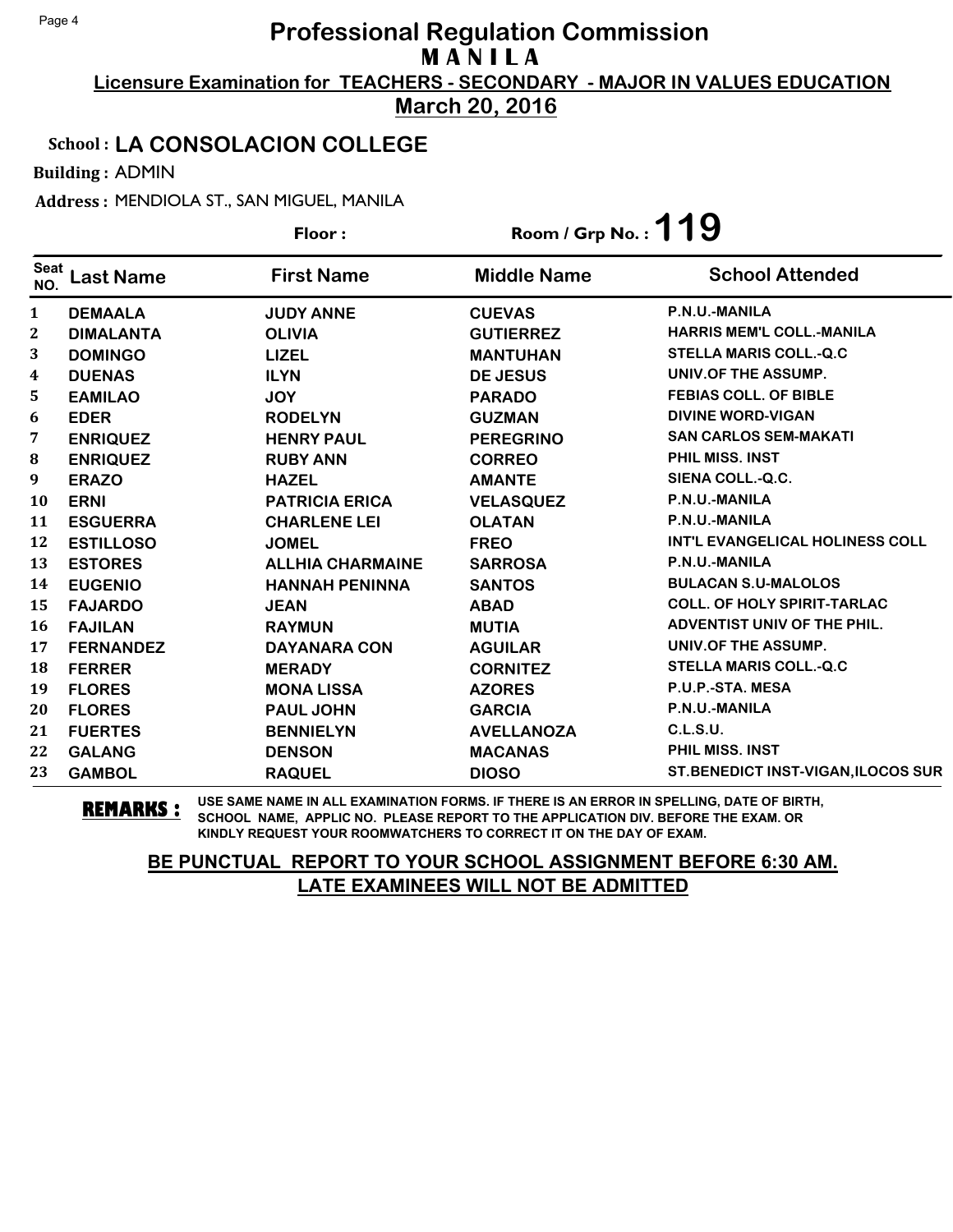## **Licensure Examination for TEACHERS - SECONDARY - MAJOR IN VALUES EDUCATION Professional Regulation Commission M A N I L A**

**March 20, 2016**

### School : **LA CONSOLACION COLLEGE**

Building : ADMIN

Address : MENDIOLA ST., SAN MIGUEL, MANILA

|                    |                   | Floor:                    | Room / Grp No.: $211$ |                                          |
|--------------------|-------------------|---------------------------|-----------------------|------------------------------------------|
| <b>Seat</b><br>NO. | Last Name         | <b>First Name</b>         | <b>Middle Name</b>    | <b>School Attended</b>                   |
| 1                  | <b>GARA</b>       | <b>MOLLY ANNE</b>         | <b>BALINGGAO</b>      | <b>STELLA MARIS COLL.-Q.C</b>            |
| 2                  | <b>GARCIA</b>     | <b>DANIELLE CLAIRIANE</b> | <b>AGA</b>            | P.N.U.-MANILA                            |
| 3                  | <b>GARCIA</b>     | <b>EDRICK ROIE</b>        | <b>DUNGCA</b>         | <b>MO.OF GOOD COUNSEL SEM.</b>           |
| 4                  | <b>GARIANDO</b>   | <b>MARIA ANA LUZ</b>      | <b>CABURNIDA</b>      | <b>STELLA MARIS COLL.-Q.C</b>            |
| 5                  | <b>GARMINO</b>    | <b>MERY MARTIANE</b>      | <b>APOLINAR</b>       | <b>BAPTIST BIBLE SEM. &amp; INST.</b>    |
| 6                  | <b>GASES</b>      | <b>JONELYN</b>            | <b>GREGORIO</b>       | P.N.U.-MANILA                            |
| 7                  | <b>GATLABAYAN</b> | <b>JESIELYN</b>           | <b>GARCIA</b>         | <b>LUZON NAZARENE B. C.</b>              |
| 8                  | <b>GEORPE</b>     | <b>SHARLENE MAE</b>       | <b>ALVAREZ</b>        | P.N.U.-MANILA                            |
| 9                  | <b>GIL</b>        | <b>KORJAL</b>             | <b>MONTAJES</b>       | P.N.U.-MANILA                            |
| 10                 | <b>GO</b>         | <b>BERNIE</b>             | <b>BERIONES</b>       | SIENA COLL.-Q.C.                         |
| 11                 | <b>GREGORIO</b>   | <b>GARRY</b>              | <b>ROXAS</b>          | <b>PHIL MISS, INST</b>                   |
| 12                 | <b>GREGORIO</b>   | <b>JIMMY</b>              | <b>CAPIZ</b>          | <b>WESLEYAN U PHIL-CABA</b>              |
| 13                 | <b>GUIAO</b>      | <b>NATHANIEL</b>          | <b>SAGUN</b>          | <b>HOLY ANGEL UNIV.</b>                  |
| 14                 | <b>GULPAN</b>     | <b>JAYSON</b>             | <b>OROT</b>           | <b>U OF ASIA &amp; THE PACIFIC-PASIG</b> |
| 15                 | <b>GUMPAY</b>     | <b>JINGLE</b>             | <b>JAGOLINA</b>       | INT'L PEACE LEADERSHIP COLL              |
| 16                 | <b>HERNANDEZ</b>  | <b>MARIBEL SR</b>         | <b>ABEL</b>           | <b>DIVINE WORD-CALAPAN</b>               |
| 17                 | <b>HORTEL</b>     | <b>FEDILINE</b>           | <b>DULONG</b>         | PRESBYTERIA THEO, SEM.                   |
| 18                 | <b>HULIGANGA</b>  | <b>CAMILLE</b>            | <b>CAGARA</b>         | P.N.U.-MANILA                            |
| 19                 | <b>ICBAN</b>      | <b>JASON PAUL</b>         | <b>DE GUZMAN</b>      | <b>FEBIAS COLL. OF BIBLE</b>             |
| 20                 | <b>JUANIZA</b>    | <b>AYINNE ERIKA</b>       | <b>BITENG</b>         | P.N.U.-MANILA                            |
| 21                 | <b>LAGUNDAY</b>   | <b>BONY</b>               | <b>ECAT</b>           | <b>MATUTUM VIEW CHRISTIAN COLL.</b>      |
| 22                 | <b>LANDICHO</b>   | <b>RICKY</b>              | <b>MAGNO</b>          | OCC.MINDORO.COM.COL.                     |
| 23                 | <b>LEMANA</b>     | <b>FERNANDO JR</b>        | <b>PEDROSO</b>        | SIENA COLL.-Q.C.                         |

**REMARKS :** USE SAME NAME IN ALL EXAMINATION FORMS. IF THERE IS AN ERROR IN SPELLING, DATE OF BIRTH, SCHOOL NAME, APPLIC NO. PLEASE REPORT TO THE APPLICATION DIV. BEFORE THE EXAM. OR KINDLY REQUEST YOUR ROOMWATCHERS TO CORRECT IT ON THE DAY OF EXAM.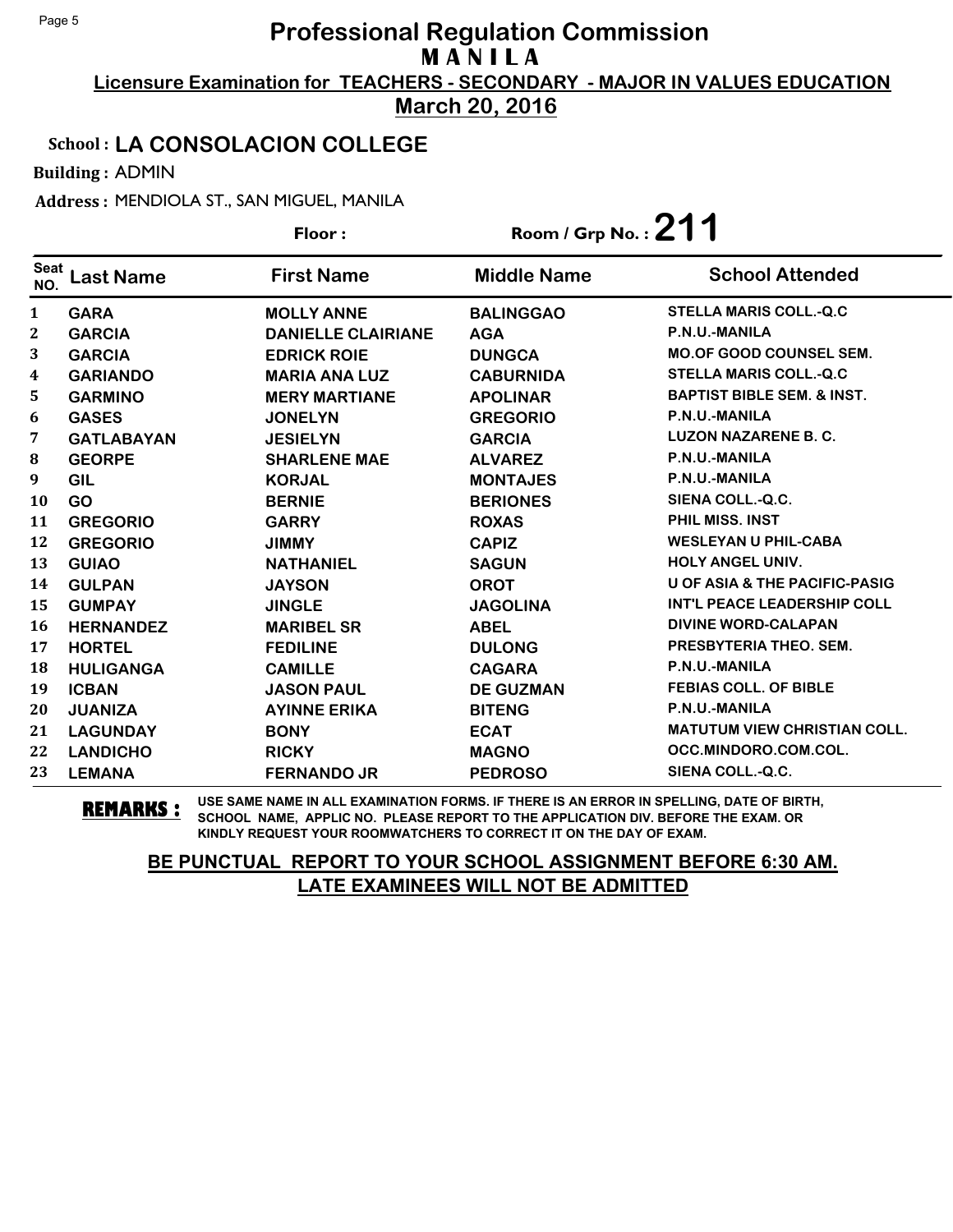**Licensure Examination for TEACHERS - SECONDARY - MAJOR IN VALUES EDUCATION March 20, 2016**

### School : **LA CONSOLACION COLLEGE**

Building : ADMIN

Address : MENDIOLA ST., SAN MIGUEL, MANILA

|                    |                   | Floor:                 | Room / Grp No. : $212$ |                                    |
|--------------------|-------------------|------------------------|------------------------|------------------------------------|
| <b>Seat</b><br>NO. | Last Name         | <b>First Name</b>      | <b>Middle Name</b>     | <b>School Attended</b>             |
| 1                  | <b>LIWAG</b>      | <b>BERNADINE SARAH</b> | <b>ESTOMO</b>          | <b>STELLA MARIS COLL.-Q.C</b>      |
| 2                  | <b>LONZAGA</b>    | <b>JOHRIAN</b>         | <b>FERNANDEZ</b>       | <b>SOUTHEASTERN COLL.-DAVAO DS</b> |
| 3                  | <b>LUMANG</b>     | <b>JASMIN</b>          | <b>FULE</b>            | <b>LUZON NAZARENE B. C.</b>        |
| 4                  | <b>LUNGAY</b>     | <b>REYMAN</b>          | <b>ROSIL</b>           | OL OF THE ANGELS F.S.              |
| 5                  | <b>MAAGHOP</b>    | <b>CRISTINA</b>        | <b>DIESMO</b>          | <b>U OF RIZAL SYS.-RODRIGUEZ</b>   |
| 6                  | <b>MACULA</b>     | <b>KENNETH JAYSON</b>  | <b>VARGAS</b>          | <b>COLL. MOST HOLY TRINITY</b>     |
| 7                  | <b>MALLAPRE</b>   | <b>JOY</b>             | <b>DOMINGO</b>         | P.N.U.-MANILA                      |
| 8                  | <b>MARALIT</b>    | <b>EURICHO RAPHAEL</b> | <b>AÑONUEVO</b>        | <b>OBLATES ST JOSEPH COLL.SEM.</b> |
| 9                  | <b>MARTINEZ</b>   | <b>JOHANNA MARIE</b>   | <b>ROBISO</b>          | <b>STELLA MARIS COLL.-Q.C</b>      |
| 10                 | <b>MAZO</b>       | <b>JANE</b>            | <b>CAYABYAB</b>        | <b>STELLA MARIS COLL.-Q.C</b>      |
| 11                 | <b>MEDINA</b>     | <b>STACEY</b>          | <b>RAMIREZ</b>         | UNIV.OF THE ASSUMP.                |
| 12                 | <b>MENESES</b>    | <b>LEINN JERICKAH</b>  | <b>REYES</b>           | <b>HARRIS MEM'L COLL.-TAYTAY</b>   |
| 13                 | <b>MONACILLO</b>  | <b>MA. GENE ROUSA</b>  | <b>RAMIREZ</b>         | <b>STELLA MARIS COLL.-Q.C</b>      |
| 14                 | <b>MONTECILLO</b> | <b>GARRY</b>           | <b>ANASCO</b>          | <b>PHIL MISS, INST</b>             |
| 15                 | <b>NABLE</b>      | <b>ROCHEN</b>          | <b>BARIS</b>           | <b>WESLEYAN U PHIL-CABA</b>        |
| 16                 | <b>NACAR</b>      | <b>GLENN</b>           | <b>INIGO</b>           | P. C. U.-DASMARIÑAS                |
| 17                 | <b>NAPOLES</b>    | <b>CELEDONIO JR</b>    | <b>CAGNAYO</b>         | INT'L PEACE LEADERSHIP COLL        |
| 18                 | <b>NEJUDNE</b>    | <b>VIVIAN</b>          | <b>FABIOLAS</b>        | UNIV.OF SAN CARLOS                 |
| 19                 | <b>NICOLAS</b>    | <b>JASMIN</b>          | <b>MERCADO</b>         | PHIL MISS, INST                    |
| 20                 | <b>NICOLAS</b>    | <b>MA. CAROUSEL</b>    | <b>LEGASPI</b>         | <b>BULACAN S.U-MALOLOS</b>         |
| 21                 | <b>NIERVES</b>    | <b>MARIBETH</b>        | <b>DIMYAW</b>          | <b>FEBIAS COLL. OF BIBLE</b>       |
| 22                 | <b>NONATO</b>     | <b>SHARWIN</b>         | <b>CATEDRILLA</b>      | <b>MANILA THEO. COLL.</b>          |
| 23                 | <b>OLAVE</b>      | <b>ROMELA</b>          | <b>ONDIT</b>           | <b>STELLA MARIS COLL.-Q.C</b>      |

**REMARKS :** USE SAME NAME IN ALL EXAMINATION FORMS. IF THERE IS AN ERROR IN SPELLING, DATE OF BIRTH, SCHOOL NAME, APPLIC NO. PLEASE REPORT TO THE APPLICATION DIV. BEFORE THE EXAM. OR KINDLY REQUEST YOUR ROOMWATCHERS TO CORRECT IT ON THE DAY OF EXAM.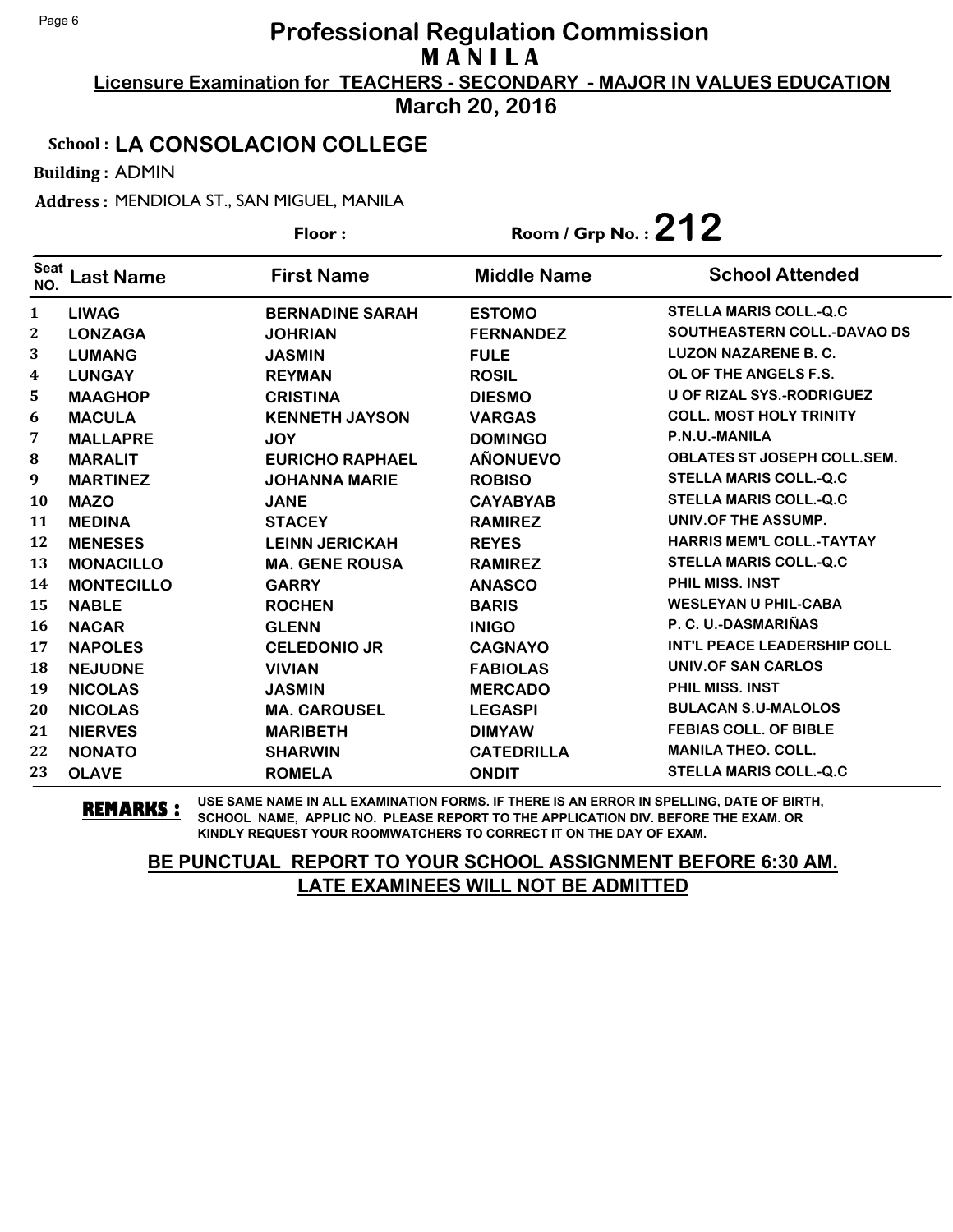**Licensure Examination for TEACHERS - SECONDARY - MAJOR IN VALUES EDUCATION March 20, 2016**

### School : **LA CONSOLACION COLLEGE**

Building : ADMIN

Address : MENDIOLA ST., SAN MIGUEL, MANILA

|                    |                   | Floor:                  | Room / Grp No. : $303$ |                                        |
|--------------------|-------------------|-------------------------|------------------------|----------------------------------------|
| <b>Seat</b><br>NO. | Last Name         | <b>First Name</b>       | <b>Middle Name</b>     | <b>School Attended</b>                 |
| 1                  | <b>OLIVA</b>      | <b>PAULA</b>            | <b>GALLEGO</b>         | P.N.U.-MANILA                          |
| 2                  | <b>OLLERO</b>     | <b>MA. CECILIA</b>      | <b>DAVAL</b>           | P.N.U.-MANILA                          |
| 3                  | <b>OLOROZO</b>    | <b>ELIEL JOY</b>        | <b>GUZMAN</b>          | <b>BAPTIST BIBLE SEM. &amp; INST.</b>  |
| 4                  | <b>OÑASA</b>      | <b>MAY</b>              | <b>VECINO</b>          | <b>MANILA THEO, COLL.</b>              |
| 5                  | <b>PAGANGPANG</b> | <b>REA JOY</b>          | <b>ONG</b>             | <b>BAPTIST BIBLE SEM. &amp; INST.</b>  |
| 6                  | <b>PALER</b>      | <b>REX</b>              | <b>CASTILLANO</b>      | DON BOSCO COLL. SEM.-LAGUNA            |
| 7                  | <b>PAMAT</b>      | <b>TWINKLE JOYCE</b>    | <b>ROMARATE</b>        | <b>INT'L EVANGELICAL HOLINESS COLL</b> |
| 8                  | <b>PANCHO</b>     | <b>APRIL</b>            | <b>BAÑARES</b>         | <b>EVANGELICAL TCP-CEBU</b>            |
| 9                  | <b>PANGILINAN</b> | <b>CLAIRE ANN</b>       | <b>BELGICA</b>         | P.N.U.-MANILA                          |
| 10                 | <b>PANIS</b>      | <b>ALMERO</b>           | <b>RODRIGUEZ</b>       | <b>ST. VINCENT DE PAUL COLL. SEMI.</b> |
| 11                 | <b>PARALEJAS</b>  | <b>CELESTINO</b>        | <b>GAMBA</b>           | <b>INT'L CHRISTIAN COLL OF MANLA</b>   |
| 12                 | <b>PASION</b>     | <b>KIMBERLY</b>         | <b>ORTEGA</b>          | <b>STELLA MARIS COLL.-Q.C</b>          |
| 13                 | <b>PELONIA</b>    | <b>PRECIOUS</b>         | <b>DANDAY</b>          | <b>CAINTA CATHOLIC COLL.</b>           |
| 14                 | <b>PEREZ</b>      | <b>JOHN CHRISTOPHER</b> |                        | P.N.U.-MANILA                          |
| 15                 | <b>PEÑA</b>       | <b>EVANGELINE</b>       | <b>PASCUAL</b>         | <b>ST. PAUL COLL.-SN MIGUEL</b>        |
| 16                 | <b>PINEDA</b>     | <b>HEIDY LYN</b>        | <b>BIDING</b>          | <b>STELLA MARIS COLL.-Q.C</b>          |
| 17                 | <b>PIÑERO</b>     | <b>NYMPH AIZA</b>       | <b>SURELA</b>          | <b>STELLA MARIS COLL.-Q.C</b>          |
| 18                 | <b>PONCE</b>      | <b>CHRISTINE ANGELA</b> | <b>MERCURIO</b>        | <b>DON BOSCO COLL. SEM.-LAGUNA</b>     |
| 19                 | <b>PRING</b>      | <b>ROBERT</b>           | <b>VILLANUEVA</b>      | <b>COL SAN JOSE DE ALAMINOS</b>        |
| 20                 | <b>PUTI</b>       | <b>MARY GRACE</b>       | <b>BOSQUE</b>          | <b>STELLA MARIS COLL.-Q.C</b>          |
| 21                 | <b>RAMISCAL</b>   | <b>RIA JOYCE</b>        | <b>BUCAGO</b>          | <b>EVELAND</b>                         |
| 22                 | <b>RAMOS</b>      | <b>REMELYN</b>          | <b>ATIENZA</b>         | <b>STELLA MARIS COLL.-Q.C</b>          |
| 23                 | <b>RANCES</b>     | <b>ROBERTO JR</b>       | <b>ORTEGA</b>          | PRESBYTERIA THEO. SEM.                 |

**REMARKS :** USE SAME NAME IN ALL EXAMINATION FORMS. IF THERE IS AN ERROR IN SPELLING, DATE OF BIRTH, SCHOOL NAME, APPLIC NO. PLEASE REPORT TO THE APPLICATION DIV. BEFORE THE EXAM. OR KINDLY REQUEST YOUR ROOMWATCHERS TO CORRECT IT ON THE DAY OF EXAM.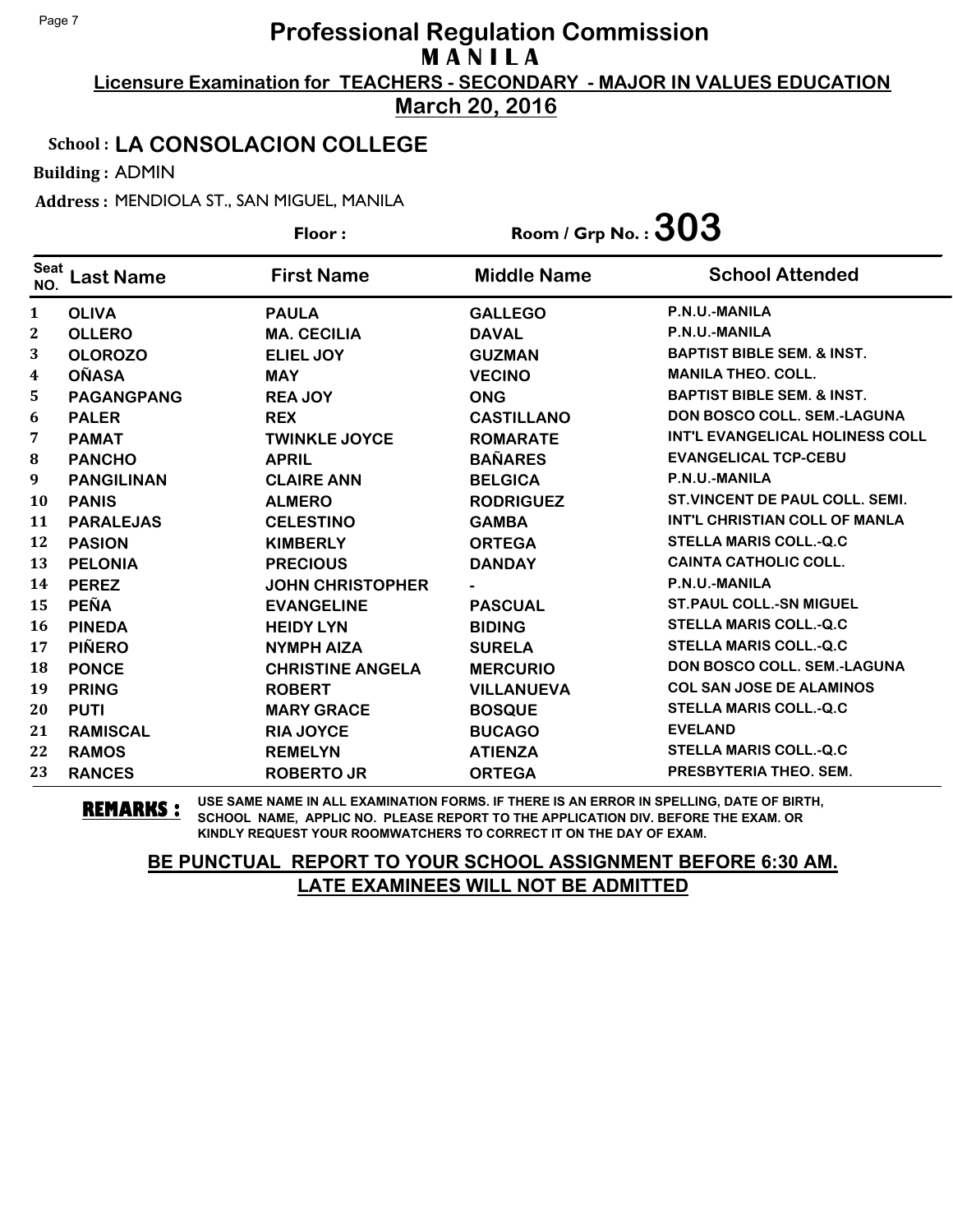**Licensure Examination for TEACHERS - SECONDARY - MAJOR IN VALUES EDUCATION March 20, 2016**

### School : **LA CONSOLACION COLLEGE**

Building : ADMIN

Address : MENDIOLA ST., SAN MIGUEL, MANILA

|                    |                    | Floor:                 | Room / Grp No. : $305$ |                                       |
|--------------------|--------------------|------------------------|------------------------|---------------------------------------|
| <b>Seat</b><br>NO. | Last Name          | <b>First Name</b>      | <b>Middle Name</b>     | <b>School Attended</b>                |
| 1                  | <b>RAYOS</b>       | <b>ELIZABETH</b>       | <b>SALAHAG</b>         | <b>BAPTIST BIBLE SEM. &amp; INST.</b> |
| 2                  | <b>REGALA</b>      | <b>ARISTOTLE LUIGI</b> | <b>ANDAL</b>           | UNIV.OF SAN AGUSTIN                   |
| 3                  | <b>REGALA</b>      | <b>JANUARIOS NIÑO</b>  | <b>BARACE</b>          | <b>SAN LORENZO RUIZ SEM.</b>          |
| 4                  | <b>RELANO</b>      | <b>JHELLIE</b>         | AMI                    | <b>STELLA MARIS COLL.-Q.C</b>         |
| 5                  | <b>REYES</b>       | <b>CATHLEA</b>         | <b>GALANG</b>          | PHIL MISS. INST                       |
| 6                  | <b>ROMAQUIN</b>    | <b>HAYNE</b>           | <b>BOLO</b>            | <b>PHIL MISS, INST</b>                |
| 7                  | <b>ROMERO</b>      | <b>MAY</b>             | <b>CORTEZ</b>          | <b>OCC.MINDORO STATE COL.</b>         |
| 8                  | <b>ROSALES</b>     | <b>JONEL</b>           | <b>GARCIA</b>          | <b>FEBIAS COLL. OF BIBLE</b>          |
| 9                  | <b>ROSAROSO</b>    | <b>MICHELLE</b>        | <b>SALAZAR</b>         | P.N.U.-MANILA                         |
| 10                 | <b>ROSE</b>        | <b>LOVELIE</b>         | <b>LIMBAGA</b>         | P.N.U.-MANILA                         |
| 11                 | <b>ROSETE</b>      | <b>MERRY JOY</b>       | <b>DULAGUAN</b>        | <b>STELLA MARIS COLL.-Q.C</b>         |
| 12                 | <b>SADSAD</b>      | <b>AINNA NICOLE</b>    | <b>TIBAYAN</b>         | <b>STELLA MARIS COLL.-Q.C</b>         |
| 13                 | <b>SAMANIEGO</b>   | <b>JUSTO</b>           | <b>SAMONTE</b>         | P.D.C.I.S. (FOR. DOMNICAN HSE OF ST   |
| 14                 | <b>SAN PASCUAL</b> | <b>JOHANNAH NICOLE</b> | <b>CRUZ</b>            | P.N.U.-MANILA                         |
| 15                 | <b>SANTILLAN</b>   | <b>RENHOPE</b>         | <b>HEBRA</b>           | <b>FEBIAS COLL. OF BIBLE</b>          |
| 16                 | <b>SARION</b>      | <b>CRISMY</b>          | <b>OGSIMER</b>         | <b>CAINTA CATHOLIC COLL.</b>          |
| 17                 | <b>SAYNO</b>       | <b>ANTHONY</b>         | <b>BERIÑO</b>          | <b>OBLATES ST JOSEPH COLL.SEM.</b>    |
| 18                 | <b>SEGUI</b>       | <b>FRANIE</b>          | <b>DEJERON</b>         | P.N.U.-MANILA                         |
| 19                 | <b>SELUDO</b>      | <b>CLARIZ</b>          | <b>ROSARIO</b>         | <b>COLL. OF HOLY SPIRIT-MANILA</b>    |
| 20                 | <b>SERRANO</b>     | <b>JOSE</b>            | <b>PALAD</b>           | OL OF PEACE C.S.                      |
| 21                 | <b>SEVILLA</b>     | <b>AMIEL JOSEPH</b>    | <b>BANOG</b>           | <b>OBLATES ST JOSEPH COLL.SEM.</b>    |
| 22                 | <b>SILVA</b>       | <b>JOHN CHRISTIAN</b>  | <b>ARCAIRA</b>         | <b>SAN CARLOS SEM-MAKATI</b>          |
| 23                 | <b>SILVESTRE</b>   | <b>RUSSEL</b>          | <b>GARCIA</b>          | P.N.U.-MANILA                         |

**REMARKS :** USE SAME NAME IN ALL EXAMINATION FORMS. IF THERE IS AN ERROR IN SPELLING, DATE OF BIRTH, SCHOOL NAME, APPLIC NO. PLEASE REPORT TO THE APPLICATION DIV. BEFORE THE EXAM. OR KINDLY REQUEST YOUR ROOMWATCHERS TO CORRECT IT ON THE DAY OF EXAM.